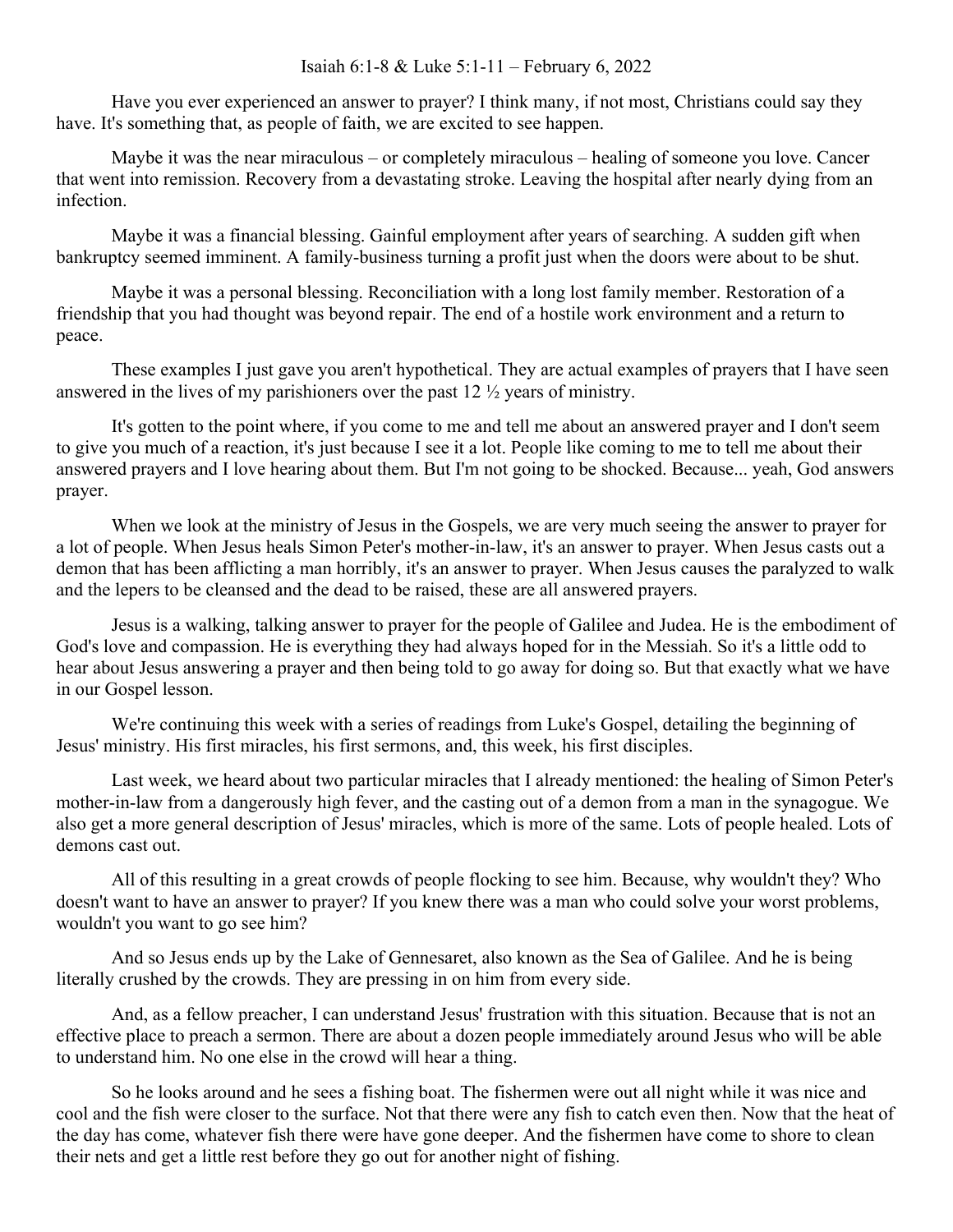This particular boat is owned by Simon Peter. Jesus already knows Simon from healing his mother-inlaw and Simon allows him to use his boat. They push out from shore a bit, which gives Jesus some breathing room and lets more people hear him preach.

This goes on for a while, until Jesus finally finishes. Then he turns to Simon and says to him, "Let's go further out and try catching some fish."

Now I have to think that Simon is rolling his eyes right about now. Because Jesus knows nothing about fishing. The fact that he's even asking to fish during the heat of the day is proof of that. And Simon just wants to go home and get some sleep.

Because he has been out ALL NIGHT and caught NOTHING. Remember, this is Simon's livelihood here. He's not catching fish for the fun of it. This is not just a relaxing diversion for him. He is a professional fisherman. He should be catching enough fish not just to feed his own family, but to sell in the market. But after hours and hours of back-breaking labor he has caught nothing.

It is depressing. It is humiliating. It is scary. And I wonder how many times Simon looked up to heaven and pleaded with God, "Just one decent catch, God. Just enough to feed my family tomorrow. Just enough to not feel like a complete failure. Just... something. Anything." But no. He ends the night having caught nothing.

And then this Jesus comes along and wants him to go back out. More labor. More failure. More humiliation. But... Jesus did heal his mother-in-law. He is a respected teacher. He does seem like a pretty important guy. So... alright. I guess. Let's go back out.

You know the result, of course. A huge catch of fish. A massive, astonishing catch of fish. A catch of fish that overwhelms their nets. A catch that fills not one, but two entire boats. A catch that causes both boats to begin to sink with the weight of the fish. A catch that answers Simon's prayers.

And yet, unlike those crowds who come to Jesus for healing and walk away rejoicing, Simon's response is different. He sees this miracle unfold before him and he is terrified. He falls to his knees before Jesus and cries out, "Depart from me!"

Well that's a funny way to say thank you, isn't it? But, of course, that's not what's going on here. I'm sure Simon Peter would have been grateful, if he hadn't been quite so afraid for his life. But that's all he can think about here. *"Depart from me, for I am a sinful man, O Lord."*

It's a strange thing for us to hear, but it's actually quite appropriate. Simon has just had his prayer answered by this man called Jesus. Simon has just seen a man do something divine. Which means that God is standing in front of him. As surely as he stood before Isaiah in the Temple. God is there.

And that is a reason for fear. Because how can I stand before God? How can I, in all my sinfulness, come face to face with the Almighty? If the angels in heaven shield their faces before the Lord, how can I look upon him? If the angels in heaven must sing, "Holy, holy, holy!" in endless praise before the Lord, how can I speak to him?

This is all that Simon can think about in this moment. And it's something we should consider as well. Because every time we pray, we are standing before the throne of heaven. Every time we receive an answer to prayer, we are seeing God do something divine in front of us. And if we really, truly understood the awesome immensity of this fact, it would bring us to our knees. In fear. In humility. In gratitude.

But that's not why God calls us to prayer. That's not why Jesus answers prayer. He's not in it for our fear, or our humility, or our gratitude even. He does it out of love.

God calls us to stand before his throne in prayer because he likes to forgive sins. Just like he forgave Isaiah. Jesus answers prayer because he like to have compassion on us. Just like he had compassion on Simon Peter, and all the other people of Galilee.